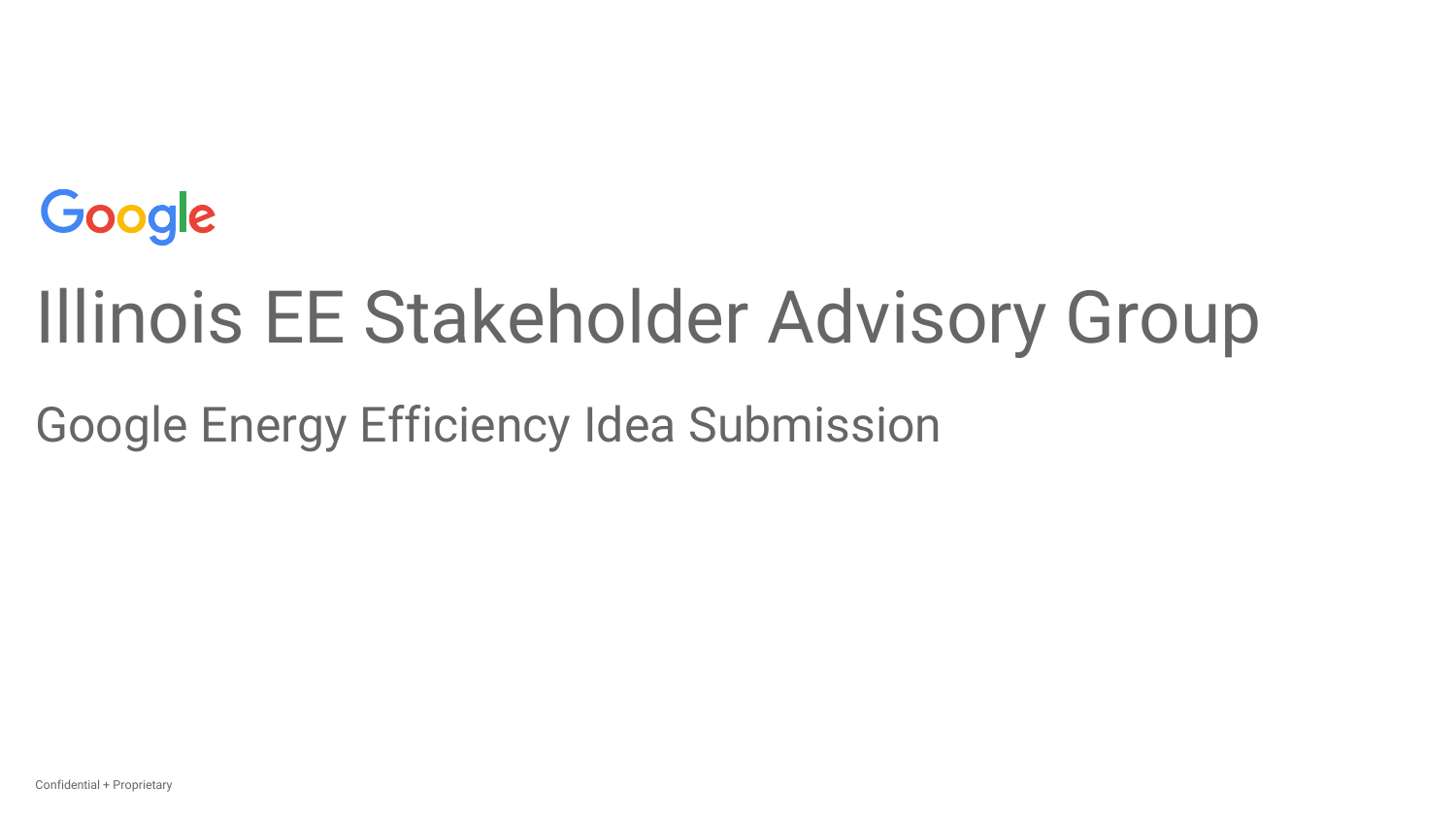## Introduction





Tyson Brown Energy Partner Manager, Industry Partnerships, Google

Our mission is to organize the world's information and make it universally accessible and useful.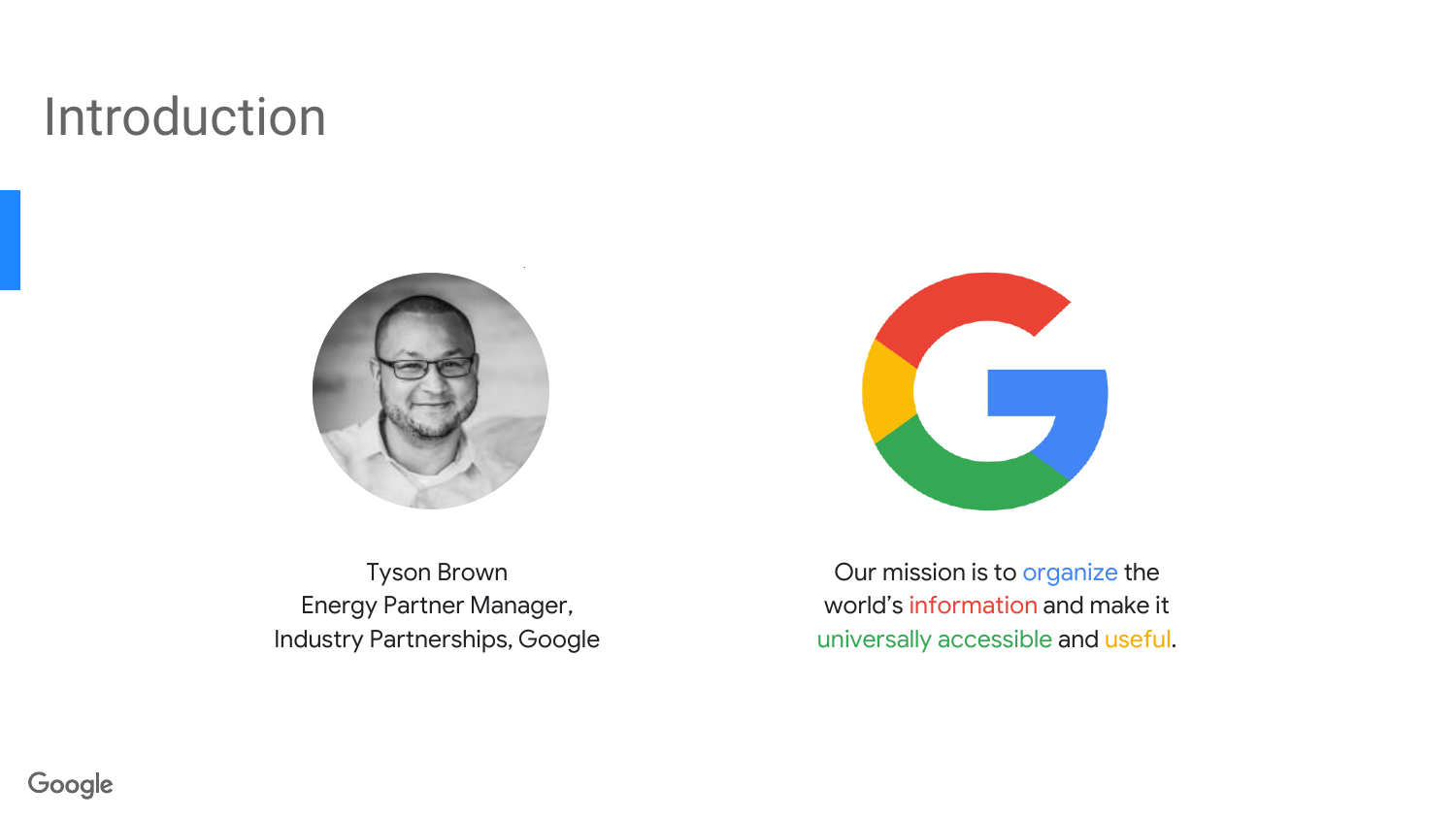







### PECPLES GAS®

We Keep Life Moving®

The proposed idea could be utilized by all Illinois utilities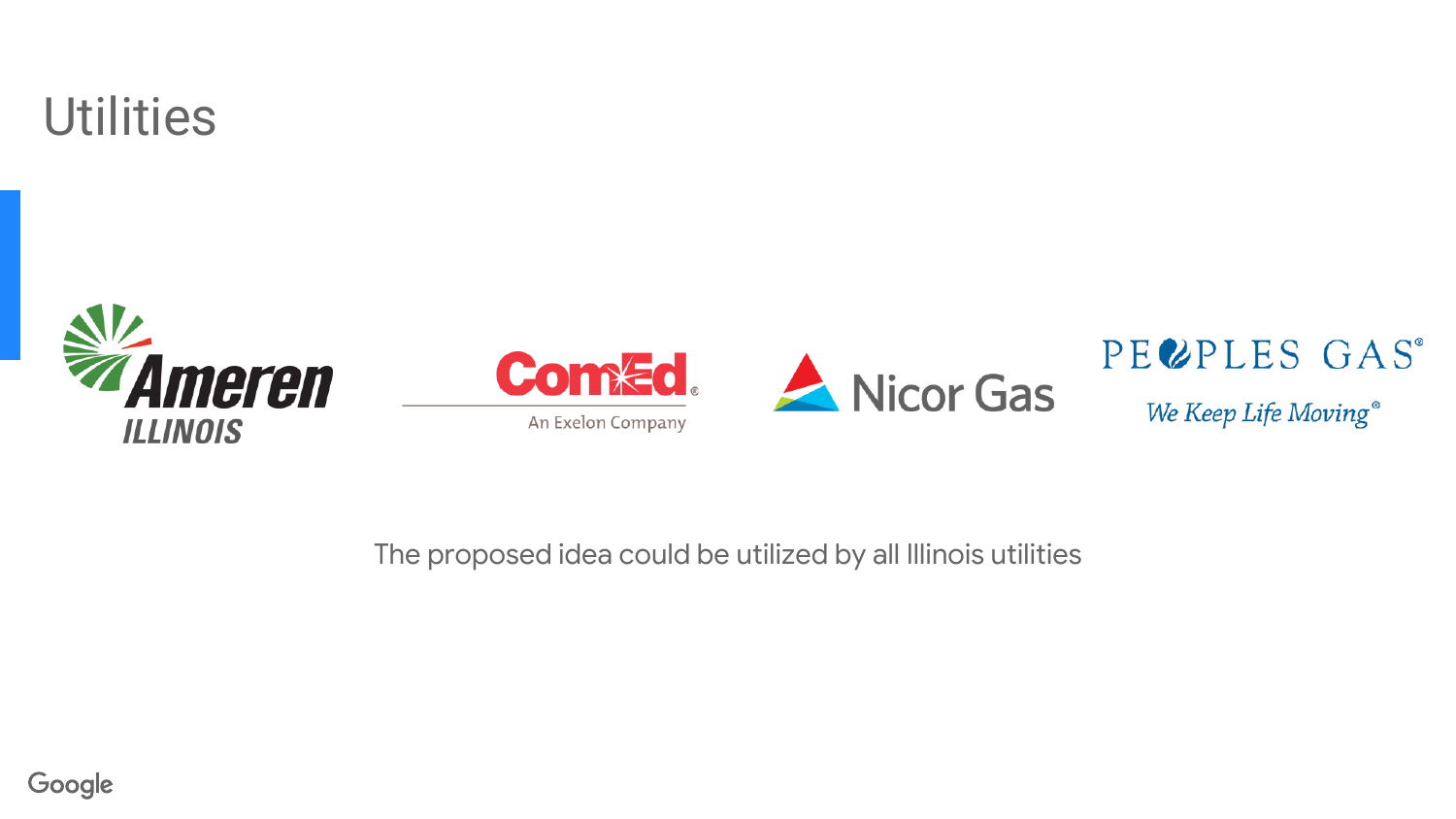Idea

Utilizing user-friendly augmented reality (AR) and/or remote collaboration tools to enable an Illinois resident - virtually assisted by a trained program implementer - to successfully facilitate:





An energy audit or self-assessment  $\binom{2}{3}$  A self-installation of an energy efficiency kit



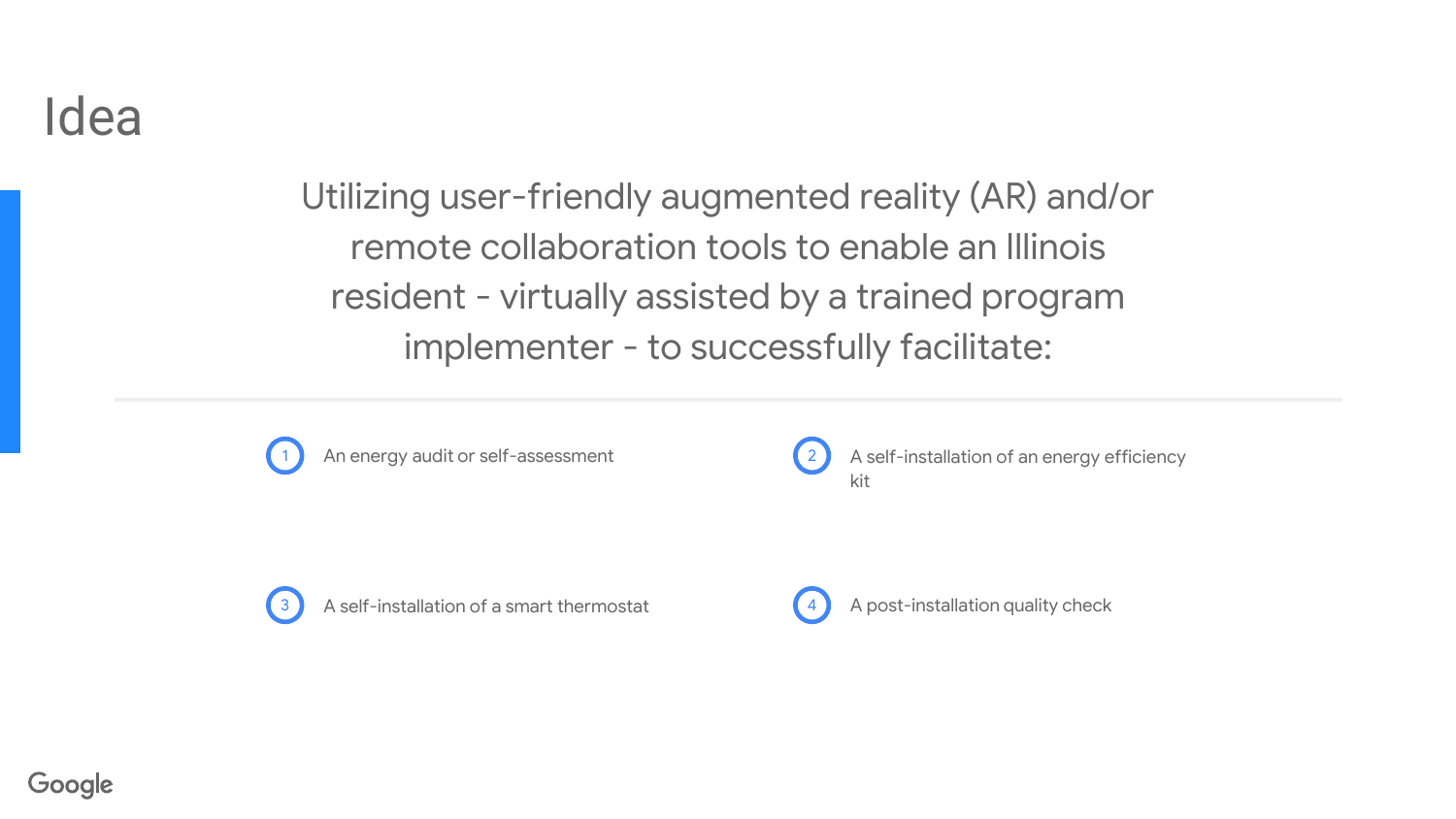## Rationale

#### Implementing energy efficiency program post-covid-19

Utility programs utilizing direct installation as the primary means of delivery have been paused nationwide out of an abundance of caution due to the Covid-19 pandemic.

While these programs will likely resume operations once the risk associated with in-home activities has subsided, a portion of the general public will - out of caution or immunologicalsusceptibility - remain uncomfortable with or medically incapable of allowing implementers to directly install EE measures within their homes.

As such, an alternative program delivery channel is needed that either supports the selfinstallation of measures or provides an additional delivery channel to direct installation as applicable by program.